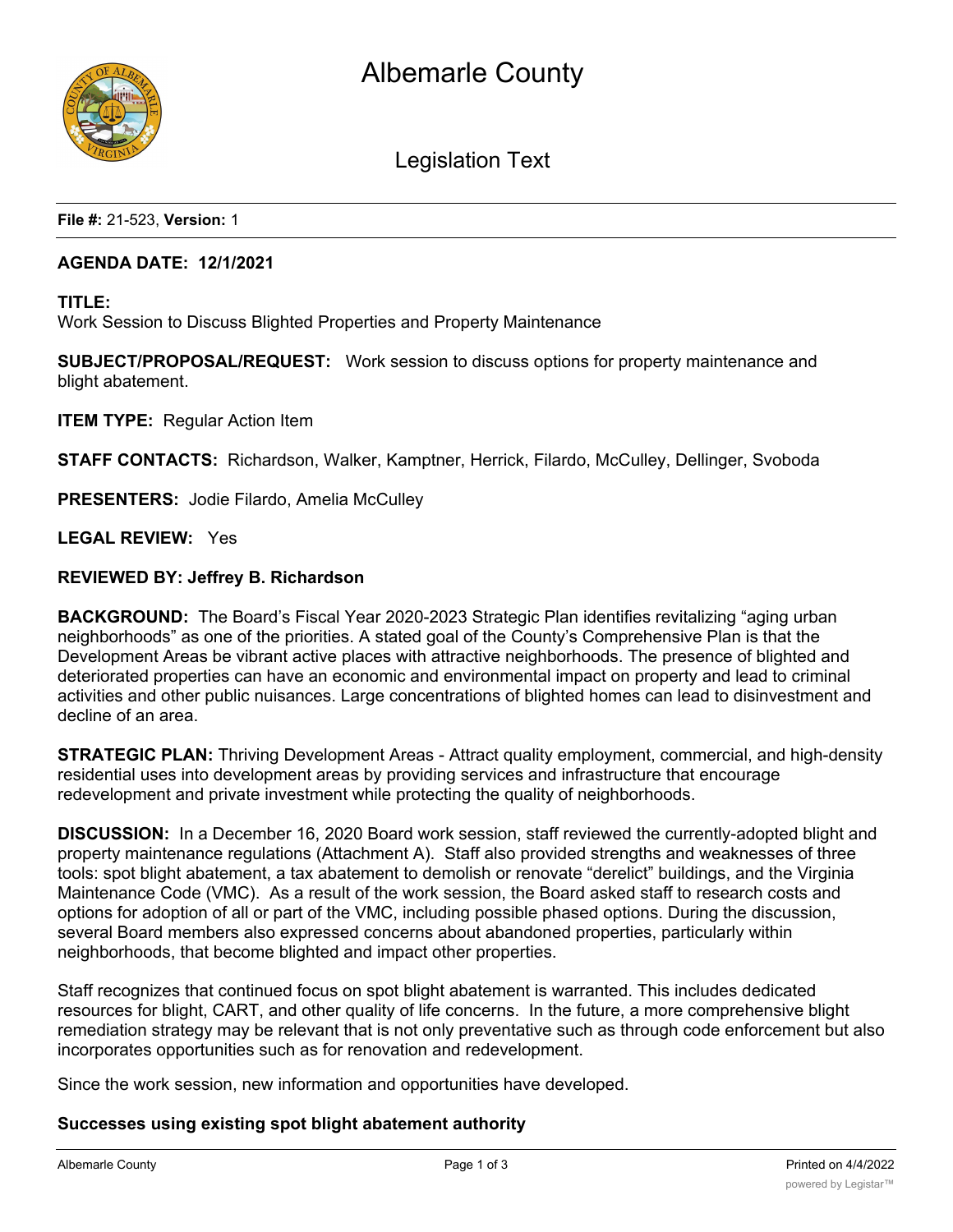#### **File #:** 21-523, **Version:** 1

In the past year, the Building Official has taken spot blight enforcement action in response to six property maintenance complaints. Of these properties, five now have secured first-floor access and have approved maintenance plans that will result in abatement within an acceptable timeframe. Blighted portions of these structures are either already demolished or are in the process of being demolished. To be strategic in how the County deploys resources and approaches property maintenance and blight complaints, staff drafted a ranked prioritization (Attachment B). The draft prioritization considers public health and safety as the highest priority. It also considers damage to others' property, environmental hazards, and aesthetic concerns.

# **Formation of the Coordinated Action Response Team (CART)**

Among other localities that have adopted a Maintenance Code or have prioritized quality of life enforcement efforts, one successful approach has been to establish a team that crosses multiple departments to coordinate efforts on enforcement cases. This approach allows strategic code enforcement and targeted investment of resources to obtain compliance. As a result, County staff have recently formed a Coordinated Action Response Team (CART) with representation from the Community Development Department Divisions of Building, Engineering, and Zoning; Social Services (DSS); Police (ACPD); and Fire Rescue (ACFR). CART also includes representatives from the Environmental Health Division of the Virginia Department of Health. Representatives from other department, such as the Finance Department and the County Attorney's Office, may be ad hoc members as the topic necessitates. This team approach allows shared information and resources, and has yielded improved results in other jurisdictions. The team usually focuses on either a neighborhood or on common departmental customers. In the future as CART has further work together, staff can report results of this team's efforts.

Staff research concludes that most localities who have adopted the VMC are cities and towns who are experiencing high numbers of property maintenance complaints, including those relating to blighted neighborhoods. Staff estimates that over the past 2 years, less than 2% of our building and zoning complaints relate to blight that cannot be fully addressed with our current zoning, building and spot blight tools. Even so, for sustained success of the CART approach, staff sees value in adding a dedicated resource (new staff position) to provide focused and expedient resolution of blight complaints, while allowing existing Building division staff to focus on reviewing and inspecting new construction. This dedicated staff person would work on grants and other partnership opportunities for funding, especially to assist low-income residents. This enhanced approach would also allow for more robust evaluation of trends cause and effect determinations, and other data analysis to better inform when to use additional tools, such as the VMC, or whether to request enabling authority for a vacant building registry. This new resource may be considered as soon as the upcoming FY23 budget process.

Potential Unintended Adverse Impacts. Community Development staff met with staff from the Offices of Equity and Inclusion (OEI) to view this issue and potential solutions through an equity lens. Though the six blight complaints from the past year are too small of a sample for final conclusions, the majority of blighted properties to date have been constrained-income, housing-burdened households. In addition, many blighted properties are located within communities of color. Further study will be necessary to obtain more data and develop potential mitigation options.

**BUDGET IMPACT:** Adoption of the Virginia Maintenance Code, whether in whole or in part, proactive- or complaint-based, would have substantial budget implications (see Attachment E, Program Costs.). A more incremental approach such as the addition of a dedicated staff position to focus on performance of the CART team would have proportionately reduced budget impacts.

# **RECOMMENDATION:**

For this work session, staff is seeking Board input on this program with awareness that staff sees value in continuing to use more focused and efficient tools, such as spot blight abatement, the prioritization tool and CART, to address property maintenance concerns. Based on the current scope of maintenance concerns and the substantial cost and impact of a new maintenance program, staff does not currently recommend adoption